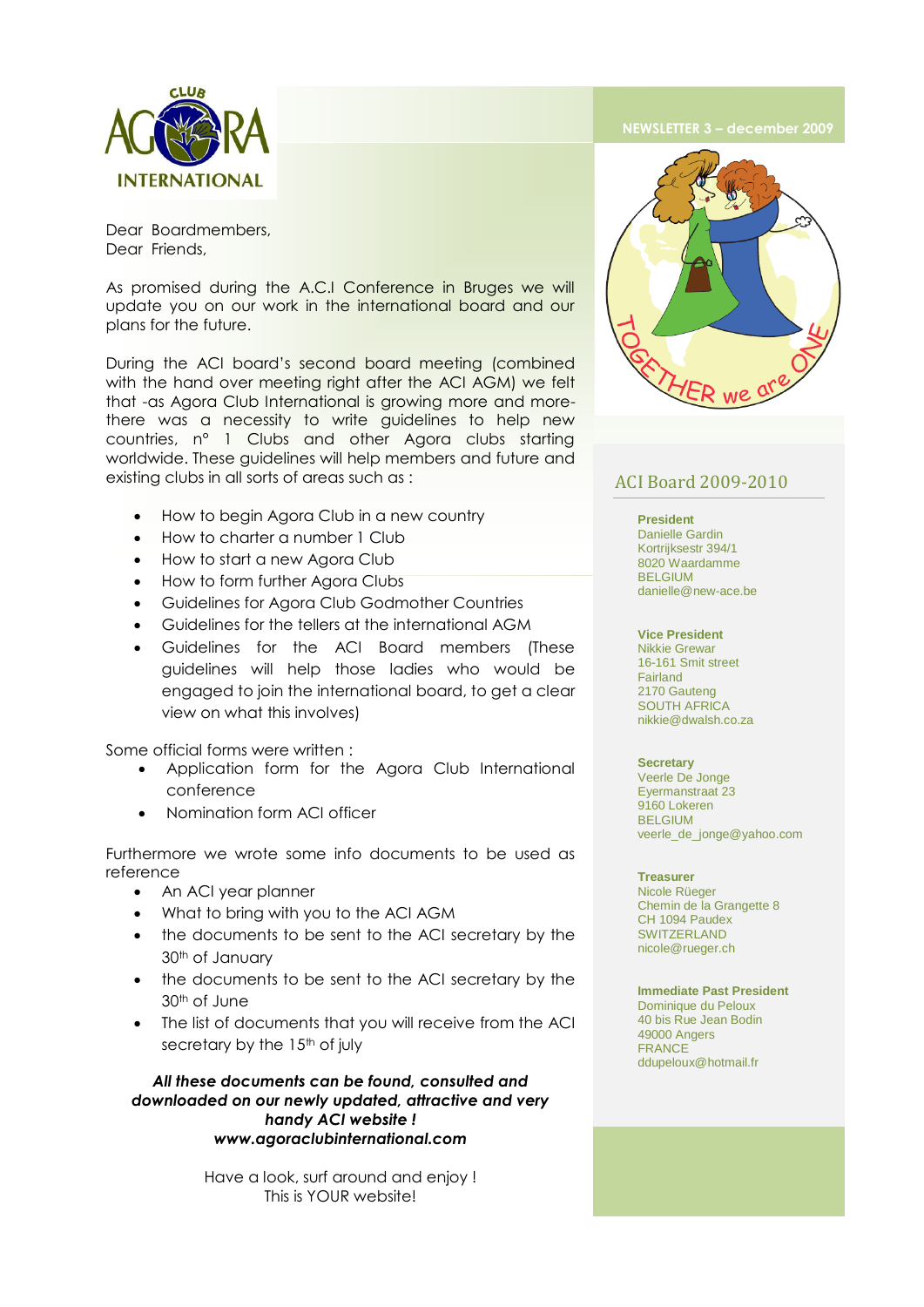

So if you have invitations, articles, a charter, something fun or interesting you want to share with Agora members worldwide just forward it to the ACI Board and we will make sure it appears on the website.

You will also notice that we have a photo gallery : you can mail us your pictures, or mail us a link to your picture gallery (e.g. picasa).

You will find links to the website of members countries (if existing), and already some articles (4clubs 1 vision, ...)

Even the ACI shop is already online where you can directly order fun ACI articles.

Important for you as board members is to first have a look at the *Agora yearplanner* and to consult the *"list of documents to be sent to the ACI secretary by the 31st of January"* (both to be found under INFO DOCS).



As you can see, we have been very busy to make it easier for you to "move around" in Agora.

The next objective of the ACI Board is to update the rules. We will work on them and send you a draft of the adapted rules in March 2010, so your board members can read and discuss them and send us your suggestions. We will take your suggestions into account when finalising the rules, which can thus be voted for "en block" on the ACI conference in Talinn.

Dear friends, you will realise that Agora Club International is growing more and more, so it is with great joy that I inform you of the official start of Agora Club Israel!

Since October 2008 a first Club was in formation, and after Ladies'Circle Israel gave the green light, we are now able to officialise their adherence. Today I am proud to announce you that we have two clubs in formation namely AC1 Merkaz (situated in the center of Israël) and AC 2 Kraoyt.